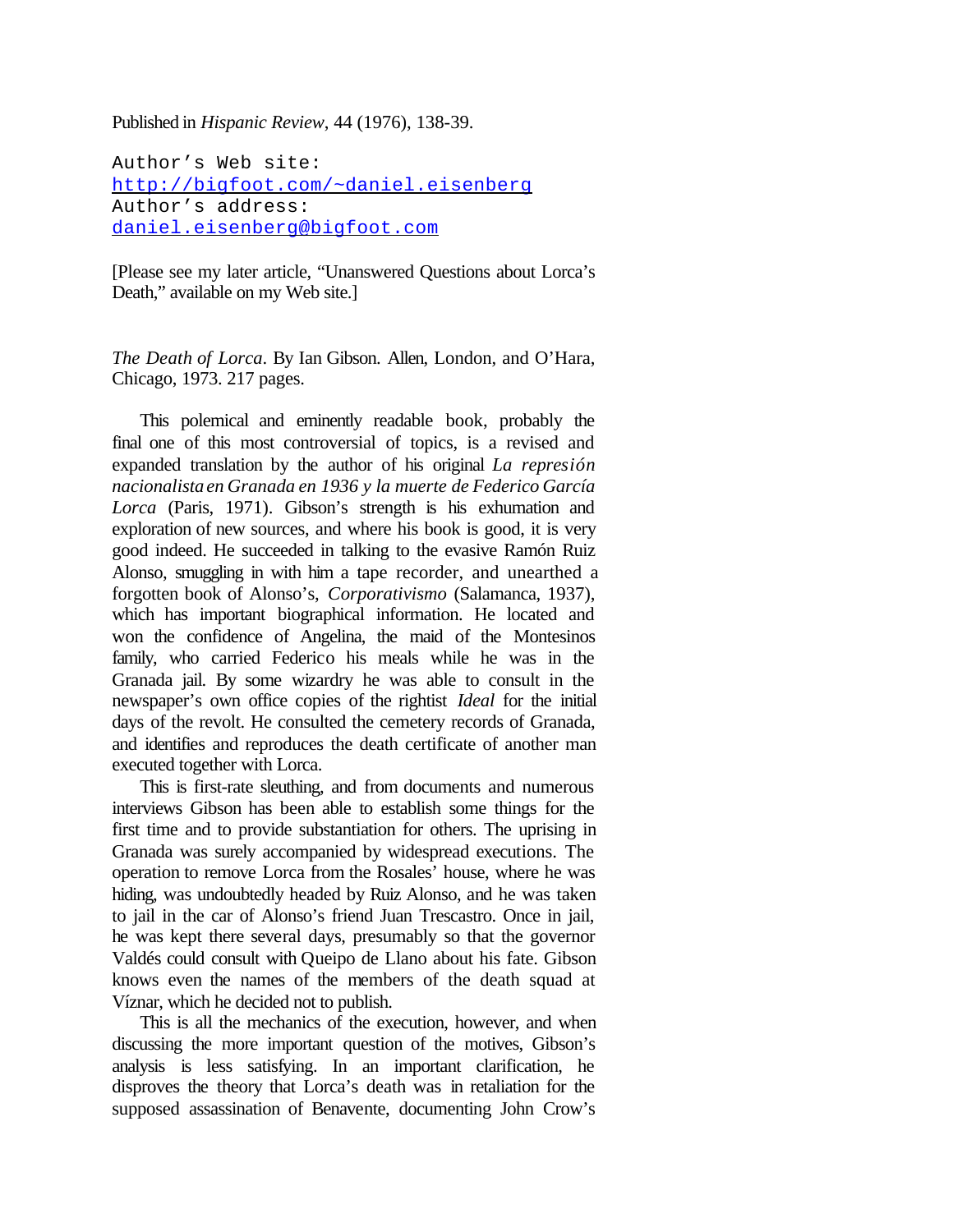observation that the first news of Benavente's "assassination" appeared after Lorca's death. But he has nothing to suggest in its place, save Lorca's friendship with Republican politicians, and ends with the lame conclusion that "Lorca was assassinated by a state of mind" (p. 135).

There is a disturbing amount of previously printed information, some very important, which escaped Gibson's attention, which space only allows me to list: Antonio de la Villa, "Un evadido de Granada cuenta el fusilamiento de García Lorca," *Estampa* (September, 1936; reproduced in *Verdades* [número extraordinario, January, 1937], 7); Roberto Castrovido, "¿Vive el poeta García Lorca?," *El Liberal* (9 September, 1936), in *Verdades*, 8; "Confirmada la ejecución del gran poeta," *La Voz* (8 October, 1936), in *Verdades*, 9; J. B. Trend's letter in the *TLS*, 17 October 1936, Emilio Ballagas, "Federico y la muerte," *Social,* December, 1936, 24 and 41; the speech of Fernando de los Ríos, *La Prensa* (New York, 11 October 1937), p. 3 (cf. Vicente Sáenz, *Repertorio americano,* 19 [1937], 353-57, and JohnCrow, *Modern Language Forum,* 25 [1940], 179); "García Lorca fue muerto por miembros del partido Acción Católica," *La Prensa,* 27 July 1938; Martínez Nadal's introduction to Spender and Gili's translations of Lorca (London, 1939), p. xxvi; Richard Church, *Fortnightly Review*, 152 (1939), 226; and Lloyd Mallan, "Granada, Oh! Granada," *Fantasy*, 6, No. 3 (1939), 50-52. The first states, with precise detail, that letters found at the Huerta de San Vicente contributed to the decision to arrest Lorca; the fourth suggests that Rosales' house was not a safe refuge because two sons (i.e., Pepe and Antonio) were Falange members.

Gibson accepts, with no clear-cut explanation why, all that Luis and Miguel Rosales have told him, ignoring the implications of a substantial contradiction in their own testimony (p. 196, n. 23), and the fact that more than one scholar reports them as having said things they now deny. He never mentions the fact that the Lorca family to this day has not forgiven the Rosales, which would be very strange if it was, as Gibson concludes, the Lorca family that had told Ruiz Alonso where Federico was hiding and if the Rosales had protected him to the best of their ability and at considerable personal risk; apparently Gibson has never heard the persistent rumors that someone in the Rosales family had foreknowledge of the arrest and that the absence of all the men was no coincidence. Gibson dismisses all of Schonberg's evidence, partly on Luis Rosales' authority, and I believe that he is incorrect in doing so, at least on that basis. Schonberg's documentation is not always conclusive but I do not think he has invented his evidence—it would be much more convincing evidence if he had—and a thorough explanation would tell us how he came to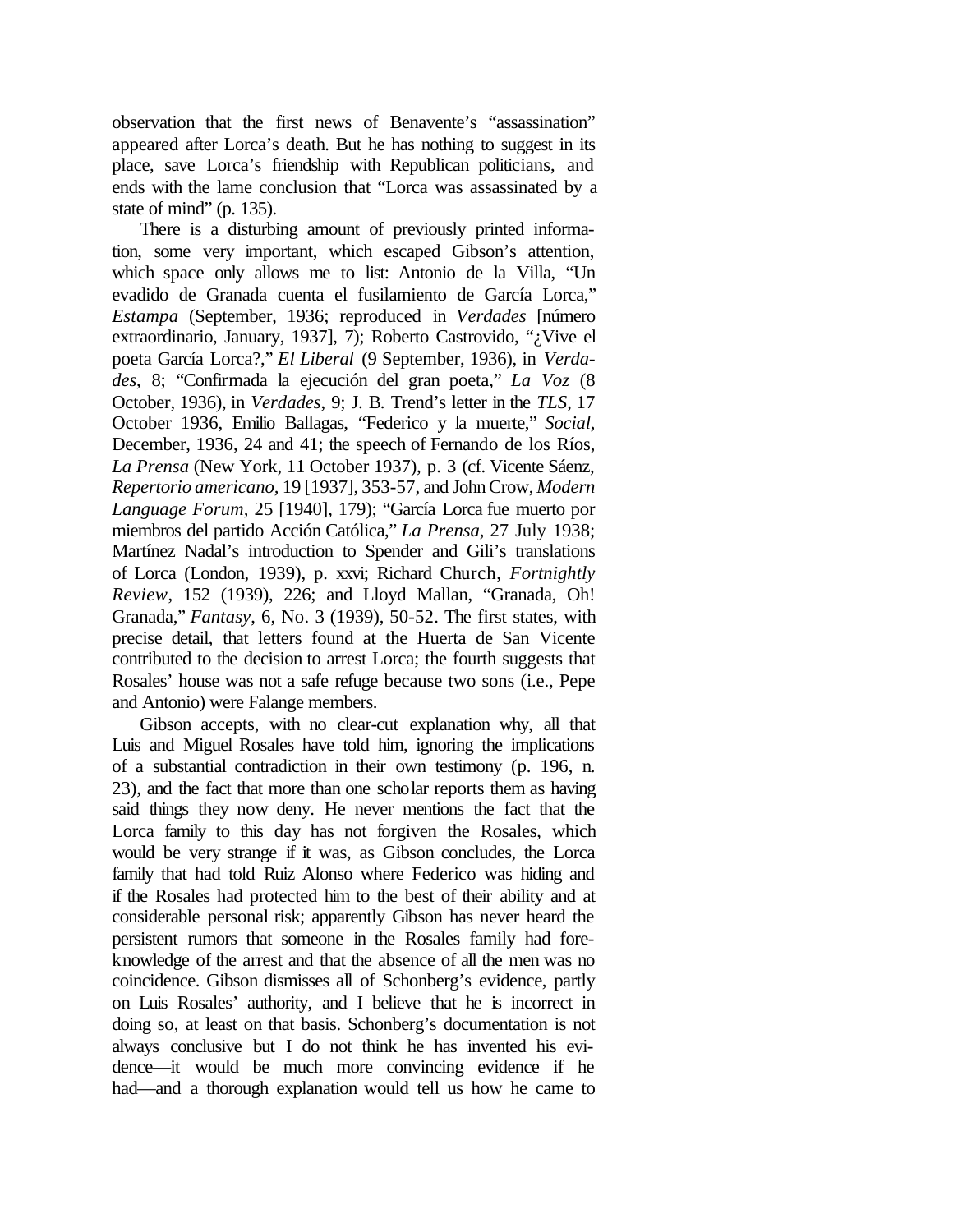say the things he does. One of Schonberg's allegations, Ruiz Alonso's homosexuality, Gibson can refute only through Ruiz Alonso's denial, surprising when has elsewhere in the book so thoroughly destroyed Ruiz Alonso's credibility.

Even though Schonberg sent me several letters with many interesting, although unsubstantiated, details, I cannot see the validity of his theories any more than Gibson can. The irony of Gibson's book, though, is that he himself has given us the first solid evidence—that is, other than that of Schonberg—that Lorca's assassination had other than a purely political origin. Gibson concludes that Ruiz Alonso and his two friends Trescastro and García Alix were the ones responsible for Lorca's arrest, and emphasizes that they were not responsible for any other arrests. Ruiz Alonso's current statements Gibson demonstrates to be full of contradictions; García Alix would not talk to him, and he ignores, again without saying why, a very blunt statement of Trescastro about his motivation (p. 128). Nevertheless, Gibson demonstrates, for the first time, that Lorca was in great fear of Ruiz Alonso in Madrid and before the outbreak of the revolt; Gibson concludes that "there may have existed between them some mutual antagonism" (p. 51). I am startled to see that despite the fact that Ruiz Alonso has been accused in print of causing Lorca's death for personal reasons, Gibson has apparently made no attempt to discover what this "mutual antagonism" was due to, and does not see any need to reconcile it with his thesis that Lorca's death must be studied in the context of the Granada revolt and subsequent repression. I was even more concerned when I found that Gibson misquoted Manuel de Falla, who was told on the day of Lorca's assassination, before any cover-up attempt began, that his death was either "un error" or "una venganza personal"; he later said that he had arrived at the conclusion that it was the later (José Mora Guarnido, *Federico García Lorca y su mundo* [Buenos Aires, 1958], p. 200; cf. Gibson, p. 108). If de Falla was mistaken, if he also was lied to, Gibson should say so, and tell us, if he can, why; by skipping over it in his paraphrase of the passage, he creates the presumption that he has no answer to it.

How this all fits together I wish I knew, but there are too many loose ends and uncollected pieces of the puzzle to accept Gibson's reconstruction in its entirety. Gibson is obviously a competent scholar, even if he gets a bit carried away with a justified indignation over the events in Granada in 1936. I hope he will publish a revised edition of his book with a definitive explanation, and put an end to the speculation which as things stand now is bound to continue.